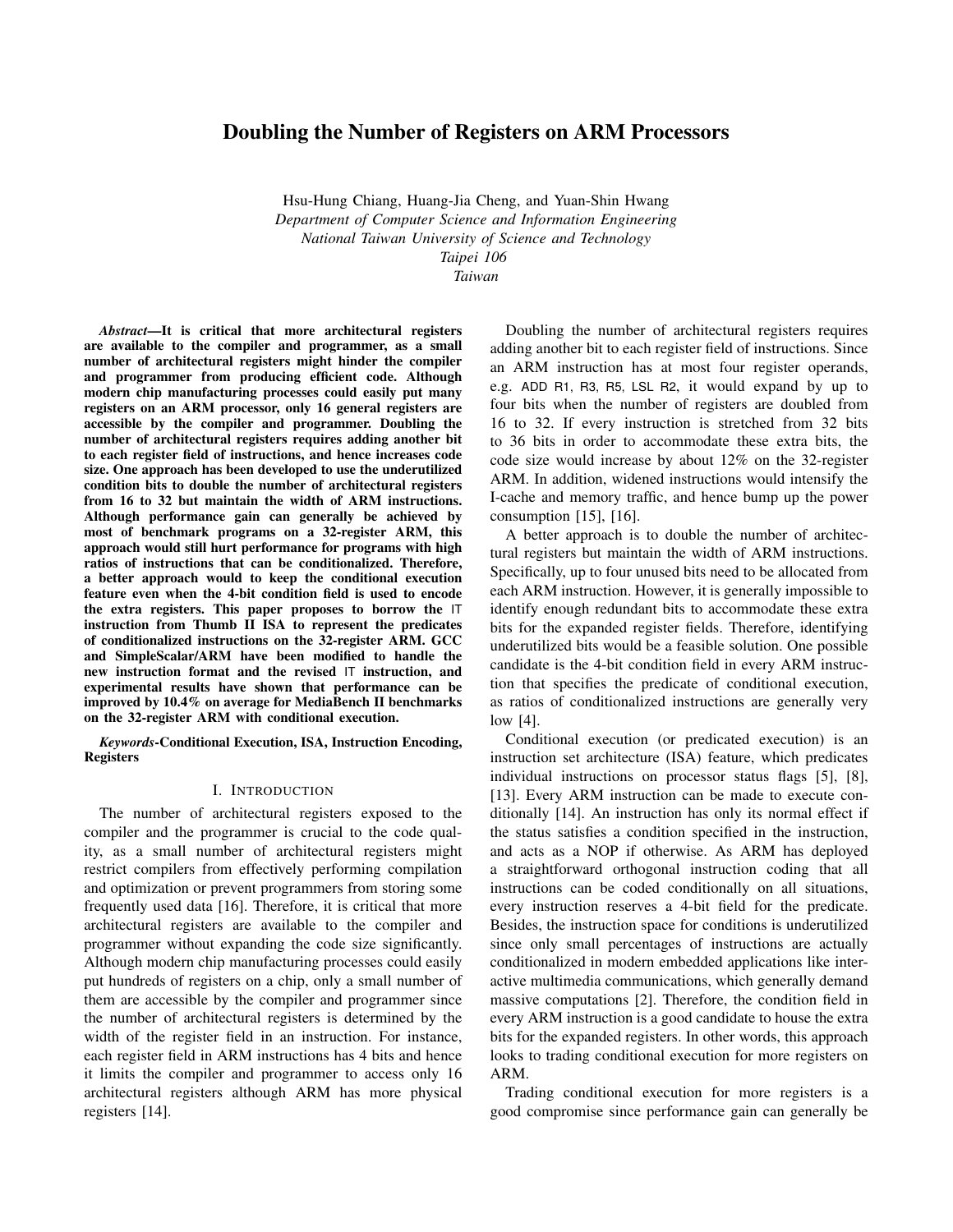achieved by most of benchmark programs on a 32-register ARM [4]. However, performance loss can still be observed for those programs with high ratios of instructions that can be conditionalized, that is, conditional execution is still a vital feature for certain applications. For instance, MediaBench benchmark suite [12] encounters a minor slowdown of 2.3% on a 32-register ARM with no conditional execution. Therefore, it would be beneficial to keep the conditional execution feature even when the 4-bit condition field in every ARM instruction is used as the extended register fields to encode the extra registers. This paper proposes to borrow the IT instruction from Thumb II ISA to represent the predicates of conditionalized instructions on the 32-register ARM.

GCC [7] and SimpleScalar/ARM [3] have been modified to handle the new instruction format and the revised IT instruction. Performance improvement can generally be expected since register spills can be significantly reduced by storing more values in the extended register file, while maintaining the ability of conditional execution. Experimental results have shown that the perform loss seen on the 32 register ARM for MediaBench can be turned to performance gain when conditional execution is reactivated. In addition, performance improvement for MediaBench II benchmarks is 10.4% on average on the 32-register ARM with conditional execution.

### II. TRADING CONDITIONAL EXECUTION FOR MORE **REGISTERS**

All ARM instructions can be made to execute conditionally [14]. Specifically, an instruction only has its normal effect if a condition specified in the instruction matches the N (Negative), Z (Zero), C (Carry) and V (Overflow) flags in the *Current Program Status Register* (CPSR), as shown in Figure 1. If the flags do not satisfy this condition, the instruction acts as a NOP. This conditional execution feature allows small sections of if- and while-statements to be encoded on ARM without the use of branch instructions, increasing the effectiveness of pipelined execution by avoiding pipeline stalls caused by branch operations.



Figure 1. Status Flags

### *A. Instruction Encoding*

The conditional execution feature is implemented with a 4-bit condition code field (i.e. bits[31:28]) on every instruction, as shown in Figure 2. This cuts down significantly on the encoding bits available for displacements in memory access instructions or registers in data processing instructions. An instruction encoding scheme has been developed to use this 4-bit condition field to represent registers higher than r15 [4]. The original register file containing 16 generalpurpose register shown in Figure 3(a) will be expanded to



32 registers by the new instruction encoding, as depicted in Figure 3(b). The first 16 registers of the extended register file remain exactly the same as the original registers.

| 31<br>30<br>29<br>28 | $\mathbf{z}$<br>26<br>27 | 22<br>24<br>-23<br>21 | 20                | 19 | 18<br>17 | 16 | 15 | 14 | 13 | 12 | $\mathbf{11}$ | 10 | 9S |  |       |  |    | $\sim$ |
|----------------------|--------------------------|-----------------------|-------------------|----|----------|----|----|----|----|----|---------------|----|----|--|-------|--|----|--------|
| cond                 | XXX                      | opcode                | $\mathbf{C}$      |    | Rn       |    |    | Rd |    |    |               | Rs |    |  | shift |  | Rm |        |
| RmRnRsRd             | <b>XXX</b>               | opcode                | $\mathbf{C}$<br>P |    | Rn       |    |    | Rd |    |    |               | Rs |    |  | shift |  | Rm |        |
|                      |                          |                       |                   |    |          |    |    |    |    |    |               |    |    |  |       |  |    |        |

|  | (a) 4 Register Fields |
|--|-----------------------|
|--|-----------------------|

|                         |      |  |            |  | 31 30 29 28 27 26 25 24 23 22 21 20 19 18 17 16 15 14 13 12 11 10 9 8 7 6 5 4 3 2 1 0 |  |      |    |  |    |  |             |  |  |             |  |    |  |
|-------------------------|------|--|------------|--|---------------------------------------------------------------------------------------|--|------|----|--|----|--|-------------|--|--|-------------|--|----|--|
|                         | cond |  | <b>XXX</b> |  | opcode                                                                                |  | ls l | Rn |  | Rd |  | Shift amout |  |  | shift $ x $ |  | Rm |  |
| Rn <mark>Rn</mark> x Rd |      |  | <b>XXX</b> |  | opcode                                                                                |  | ls I | Rn |  | Rd |  | Shift amout |  |  | shift $ x $ |  | Rm |  |

(b) 3 Register Fields

| $31 - 30$      | $\infty$ | 28 | $^{\prime}$ | 26         | 24 | 23     | $\sim$ | 21 | 20 | 19 | 18 | 17 | 16 | 15 | 14 | 13 | 12 | 10 <sup>10</sup> |  |  |  |           |  | $\Omega$ |
|----------------|----------|----|-------------|------------|----|--------|--------|----|----|----|----|----|----|----|----|----|----|------------------|--|--|--|-----------|--|----------|
| cond           |          |    |             | <b>XXX</b> |    | opcode |        |    |    |    | Rn |    |    |    | Rd |    |    | rotate           |  |  |  | Immediate |  |          |
| $x \mathbf{R}$ |          | ₹ď |             | <b>XXX</b> |    | opcode |        |    | ◡  |    | Rn |    |    |    | Rd |    |    | rotate           |  |  |  | Immediate |  |          |

(c) 2 Register Fields

|      |  | 31 30 29 28 27 26 25 24 23 22 21 20 |  |   |     |  | 19 |    |  |  |  |  |  |               | 18 17 16 15 14 13 12 11 10 9 8 7 6 5 |  |  |  |
|------|--|-------------------------------------|--|---|-----|--|----|----|--|--|--|--|--|---------------|--------------------------------------|--|--|--|
| cond |  | <b>XXX</b>                          |  |   | כ ו |  |    | Rn |  |  |  |  |  | register list |                                      |  |  |  |
| x Rn |  | <b>XXX</b>                          |  | U | כ ו |  |    | Rn |  |  |  |  |  | register list |                                      |  |  |  |

(d) 1 Register Field

Figure 4. Instruction Formats

As there are at most four register fields in an ARM instruction, such as the data processing register shift instruction ADD R5, R5, R3, LSL R2, each register field can take one bit from the condition field and that is why the number of ISA registers can only be doubled from 16 to 32. Figure 4(a) shows the instruction formats with four register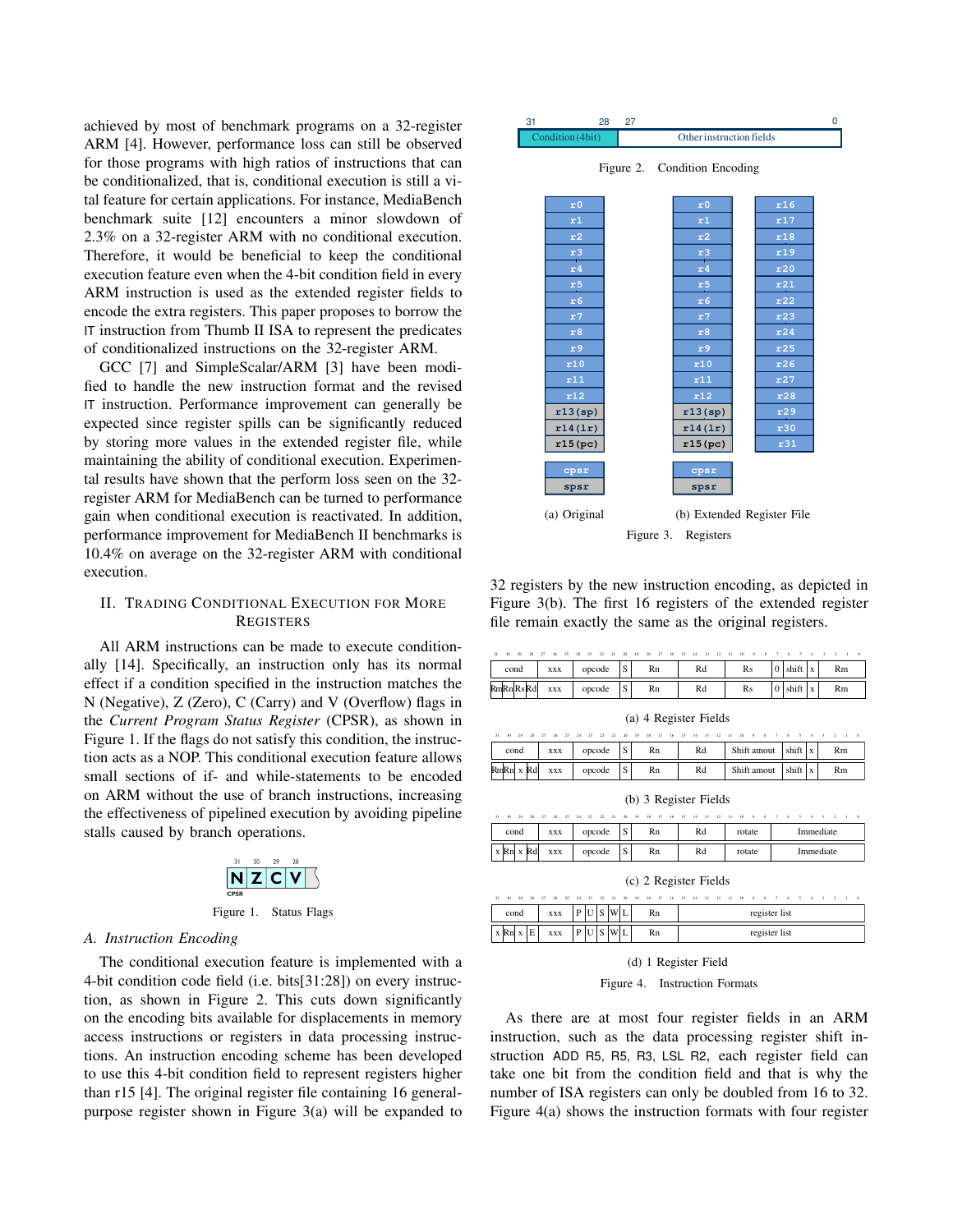fields. The top format is the original instruction encoding format that represents an ARM instruction with the form of OP Rd, Rn, ,Rm, SHIFT Rs. The bottom format in Figure  $4(a)$ depicts that each bit of the 4-bit condition field is assigned to one of the four register fields in the instruction. As a result, each register field in the new instruction format has 5 bits and hence can address all the 32 registers in the extended register file.

Figure 4(b) and Figure 4(c) illustrate that the instruction formats with three and two register fields can be easily modified to accommodate the extra bits for the extended registers. However, special attention is needed when changing the last instruction format with only one register field displayed in Figure 4(d). The reason is that this instruction format is used to encode the load and store multiple instructions, which can load and store a subset, or possibly all, of the generalpurpose registers from and to memory. Unfortunately, it is impossible to represent all the 32 registers in the extended register file in the 32-bit instruction format. Therefore, the extended register file will be divided into two halves: the lower half (r0-r15) and the upper half (r16-r31), and only half of the registers can be accessed by a load/store multiple instruction. Specifically, when the "E" bit is cleared, a load/store multiple instruction can only reference the lower half of registers. When the "E" bit is set, a load/store multiple instruction can only access the upper half of registers.

#### *B. GCC Retargeting*

GCC 4.4.1 has been retargeted to generate ARM binary code with the new instruction encoding, which supports 32 ISA registers. GCC must be informed that the number of registers has been expanded to 32, which requires several parameters in the files *arm.h* and *aout.h* to be updated. In addition, the sets of caller save registers and callee save registers have to be modified as well. Figure 5(a) shows that r4-r15 are callee save registers while r0-r3 are caller save registers in the original GCC setting. In order to keep things simple and avoid pushing too many register values onto the stack by procedure invocation, the set of callee save registers remains the same and all the extended registers r16-r31 are assigned as caller save registers.



(b) 32 Registers Figure 5. Caller and Callee Save Registers



Figure 6. IT Instructions Formats

### III. REACTIVATING CONDITIONAL EXECUTION

Similar to the 32-register ISA described in the previous section, the Thumb 16-bit encoding space does not have sufficient space to retain this ability and therefore conditional execution is not available to the Thumb ISA. However, a way must be developed to represent the predicates of conditionalized instructions so that conditional execution feature can be restored. This paper borrows the IT (If-Then) instruction in Thumb-2 ISA which predicates the execution of up to four Thumb instructions [14]. The instructions affected by an IT instruction are said to be in an IT block.

#### *A. Thumb-2* IT *Instruction*

The IT instruction takes the form:

 $IT\{\langle x\rangle\{\langle y\rangle\{\langle z\rangle\}\}\}\$  (firstcond)

where x, y, and z are optional, and must be either  $\top$  (for "then") or E (for "else"), while firstcond is the condition for the first instruction in the IT block. The encoding of 16-bit Thumb-2 IT instructions is shown in Figure 6(a).

### *B. 32-Bit* IT *Instruction*

As the IT instruction is encoded by a 16-bit instruction format in Thumb-2 ISA, it needs to be extended into a 32-bit instruction format here. The most convenient way to encode a 32-Bit IT Instruction is to define it as an "architecturally undefined" instruction, and the instruction encoding for the new IT instruction is shown in Figure 6(b).

## *C. GCC Implementation*

Modifying GCC to embed the 32-Bit IT Instruction in ARM code is quite straightforward, as GCC has already implemented if-conversion to generate predicated instructions. The only extra step that must be implemented in GCC is to convert conditionalized instructions into IT blocks preceded by IT instructions with the appropriate predicates. GCC just needs to look over every basic block and then transforms conditionalized instructions in the basic block into IT blocks. In addition, GNU assembler is updated to encode the 32-Bit IT Instruction into the new instruction format.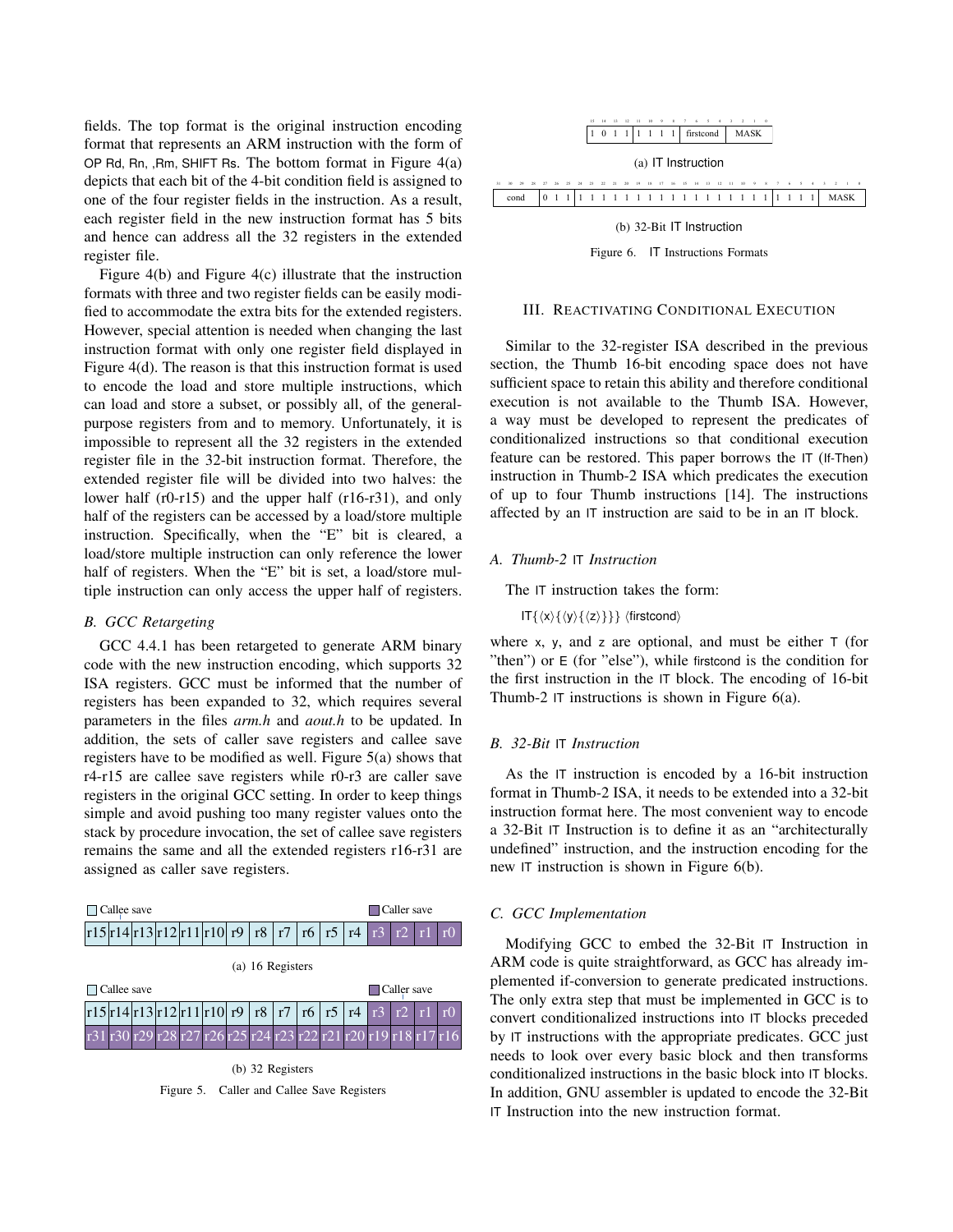

Figure 7. Ratios of Conditionalized Instructions

#### IV. EXPERIMENTAL RESULTS

#### *A. Setup*

Experiments have been conducted by executing the MediaBench [12] and MediaBench II benchmarks [6] on SimpleScalar/ARM, a port of SimpleScalar [3] to ARM available from the University of Michigan. SimpleScalar/ARM simulates the five stage pipeline of ARM 9 and StrongARM processors, such as ARM9TDMI [1] and SA-1110 processor [9], which implements the ARM V4 architecture. Instructions are issued in-order by invoking the sim-outorder command with the option -issue:inorder. The configurations of L1 D-cache and I-cache for this processor are: 4KB cache size, 128B line size, 4-way associativity, and miss penalty of 1 cycle.

In addition to the base configuration of the original ARM, SimpleScalar/ARM has been modified to support the following configurations: ARM with 16/32 registers but no conditional execution, and ARM with 16/32 registers and the IT instruction. Specifically, there are five configurations:

| Configuration | Registers | Conditional Execution | <b>IT</b> Instruction |
|---------------|-----------|-----------------------|-----------------------|
| base          | 16        | Yes                   | No                    |
| reg16-noc     | 16        | No                    | No                    |
| reg32-noc     | 32        | No                    | No                    |
| reg16-it      | 16        | No                    | Yes                   |
| reg32-it      | 32        | Nο                    | Yes                   |

#### *B. Ratios of Conditionalized Instructions*

Since a condition field occupies a 4-bit space on every 32 bit ARM instruction, it is important to know if the condition fields of ARM instructions are underutilized. The more instructions that are conditionalized means the condition space is better utilized. Therefore, the ratio of conditionalized instructions executed by every benchmark program in MediaBench and MediaBench II has been measured by counting the number of instructions that are actually predicated. Figure 7(a) shows that 0.2%∼37.8% of instructions in MediaBench programs executed on ARM are conditionalized, and the overall average ratio of conditionalized instructions is about 13.0%. Similarly, Figure 7(b) reveals that only 0.3%∼15.8% of instructions in MediaBench II benchmarks executed on ARM are predicated, and the overall average ratio of predicated instructions is about 6.9%. This result indicates that the condition fields of most instruction are wasted for the MediaBench and MediaBench II benchmarks.

## *C. Normalized Execution Times*

Figure 8 illustrates the normalized execution times of the MediaBench and MediaBench II benchmarks for different ARM configurations. The measured cycle counts of the MediaBench and MediaBench II benchmarks on these configurations have been normalized according to the base configuration.

Figure 8(a) shows that simply trading conditional execution for more registers is not beneficial for Mediabench benchmarks, which observe performance degradation of 9.0% and 2.3% on average respectively when the conditional execution feature is turned off on 16-register and 32 register ARM processors. The benchmark program rawcaudio performs the worst, suffering slowdowns 52.8% and 42.7% on reg16-noc and reg32-noc. respectively. The main reason is that there are 37.8% instructions can be conditionalized when the program is executed on the base ARM processor with conditional execution. Similarly, rawdaudio endures slowdowns of 26.6% and 16.4% on reg16-noc and reg32 noc respectively, as the ratio of conditionalized instructions is 28.5% on the original ARM. The performance gain obtained by doubling the number of registers is not enough to compensate the performance loss incurred by disabling the feature of conditional execution for the majority of the MediaBench benchmark programs.

Reactivating conditional execution using the IT instruc-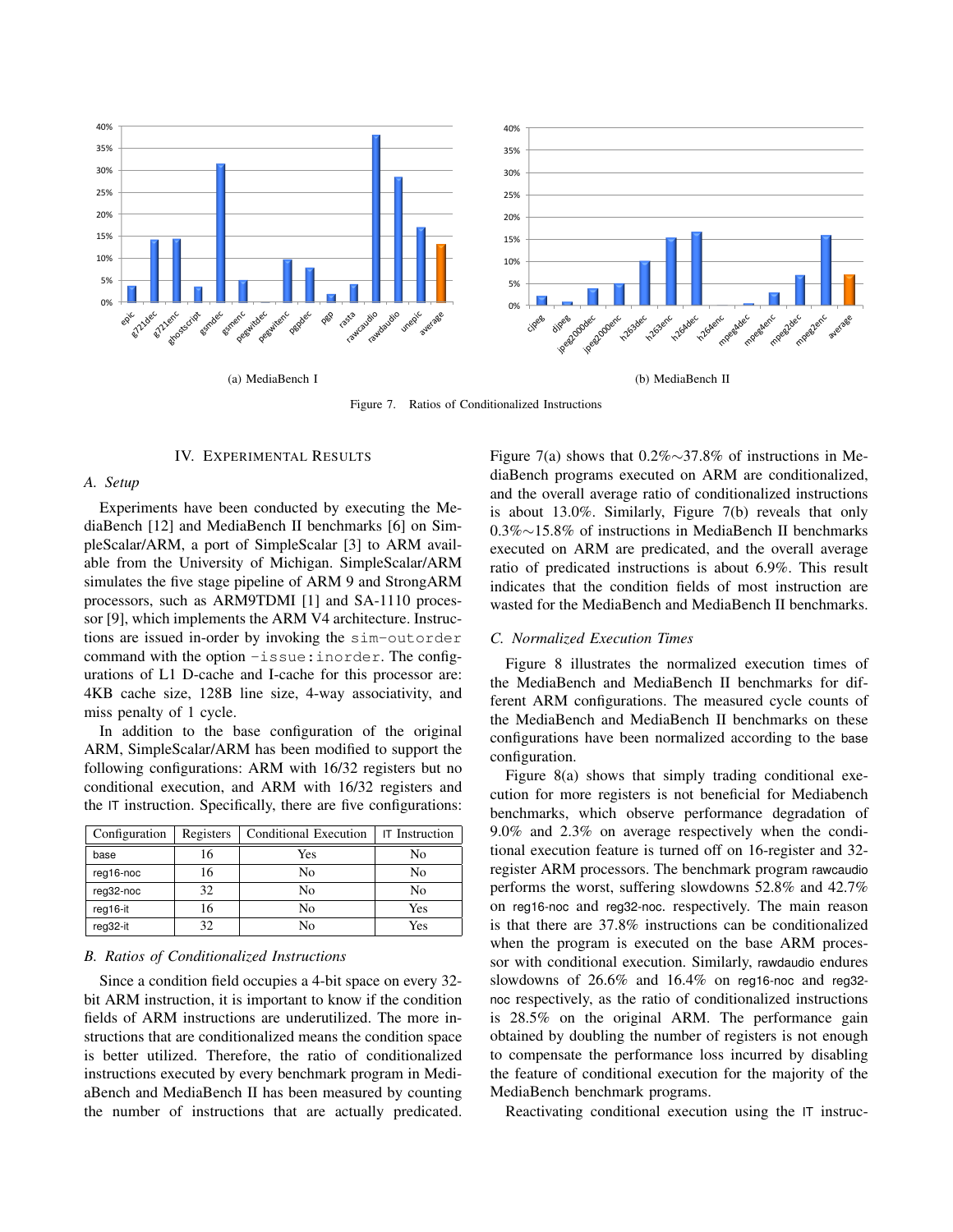

(a) MediaBench I

(b) MediaBench II

Figure 8. Normalized Execution Times

tion slightly improves the performance degradation, but the average runtime of MediaBench on a 16-register ARM is still worse than that of the original ARM by 6.2%. The reason of the performance discrepancy between the base and reg16-it configurations is that instructions on base can be conditionalized while extra IT instructions must be executed on reg16-it in order to handle conditional execution. Fortunately, doubling the number of registers usually can reverse the performance degradation. Runtime reduction can be observed on reg32-it for the most of the MediaBench programs, and the average performance improvement is 3.7%.

Figure 8(b) shows that performance would be slightly worse than the original ARM when conditional execution feature is turned off for the most of MediaBench II benchmarks, with the average slowdown of 3.6%. However, speedup can be observed for the most of MediaBench II benchmarks when the number of registers is doubled. The only three exceptions are *h263enc*, *h264dec*, and *mpeg2enc*, whose slowdown ratios are 2.6%, 8.0%, and 14.5%, respectively. The best speedup is achieved by *cjpeg*, which is 21.1%. The average performance improvement is 6.0% for MediaBench II benchmarks when the number of ISA registers is extended from 16 to 32. In other words, doubling the number of registers can achieve speedup for most of the MediaBench II benchmark programs even when the feature of conditional execution is disabled.

A 32-register ARM with conditional execution predicated by the IT instruction is the best configuration. Speedup can be observed for all MediaBench II benchmark programs. The only exception is the *jpeg2000dec* program, which is insensitive to conditional execution and shows no significant speedup or slowdown on all configurations. The best speedup reg32-it is achieved by *cjpeg*, which is 22.2% and the average performance improvement is 10.4% for MediaBench II benchmarks.

Table I SPILLS IN OBJECT FILES

| Program     | 16 Registers | 32 Registers  | Spill Reduction |
|-------------|--------------|---------------|-----------------|
|             |              | MediaBench    |                 |
| epic        | 2410         | 214           | 91.1%           |
| g721dec     | 101          | 7             | 93.1%           |
| g721enc     | 103          | 7             | 93.2%           |
| ghostscript | 9688         | 995           | 89.7%           |
| gsm         | 595          | 178           | 70.1%           |
| pegwit      | 739          | 8             | 98.9%           |
| pgp         | 1248         | 1183          | 5.2%            |
| rasta       | 3898         | 1114          | 71.4%           |
| adpcm       | 14           | 0             | 100.0%          |
| unepic      | 2399         | 214           | 91.1%           |
|             |              | MediaBench II |                 |
| cjpeg       | 3285         | 502           | 84.7%           |
| dipeg       | 3282         | 502           | 84.7%           |
| jpeg2000    | 4902         | 520           | 89.4%           |
| h263dec     | 9624         | 1492          | 84.5%           |
| h263enc     | 1406         | 1060          | 24.6%           |
| h264dec     | 104876       | 12757         | 87.8%           |
| h264enc     | 49136        | 19473         | 60.4%           |
| mpeg4       | 964          | 748           | 22.4%           |
| mpeg2dec    | 571          | 18            | 96.8%           |
| mpeg2enc    | 1753         | 144           | 91.8%           |

### *D. Register Spills*

The performance improvement comes from the fact that register spills have been significantly reduced as more values have been stored in the extended register file. Table I tabulates the numbers of register spills that have been introduced by GCC into the target programs of the MediaBench and MediaBench II benchmarks. Note that the encoder and decoder of several benchmarks share the same object file. For instance, the JPEG 2000 encoder and decoder are stored in the same object program *jpeg2000*, and the MPEG 4 encoder and decoder are combined in the same file *mpeg4*. As the number of registers is extended from 16 to 32, the numbers of register spills are reduced drastically. More than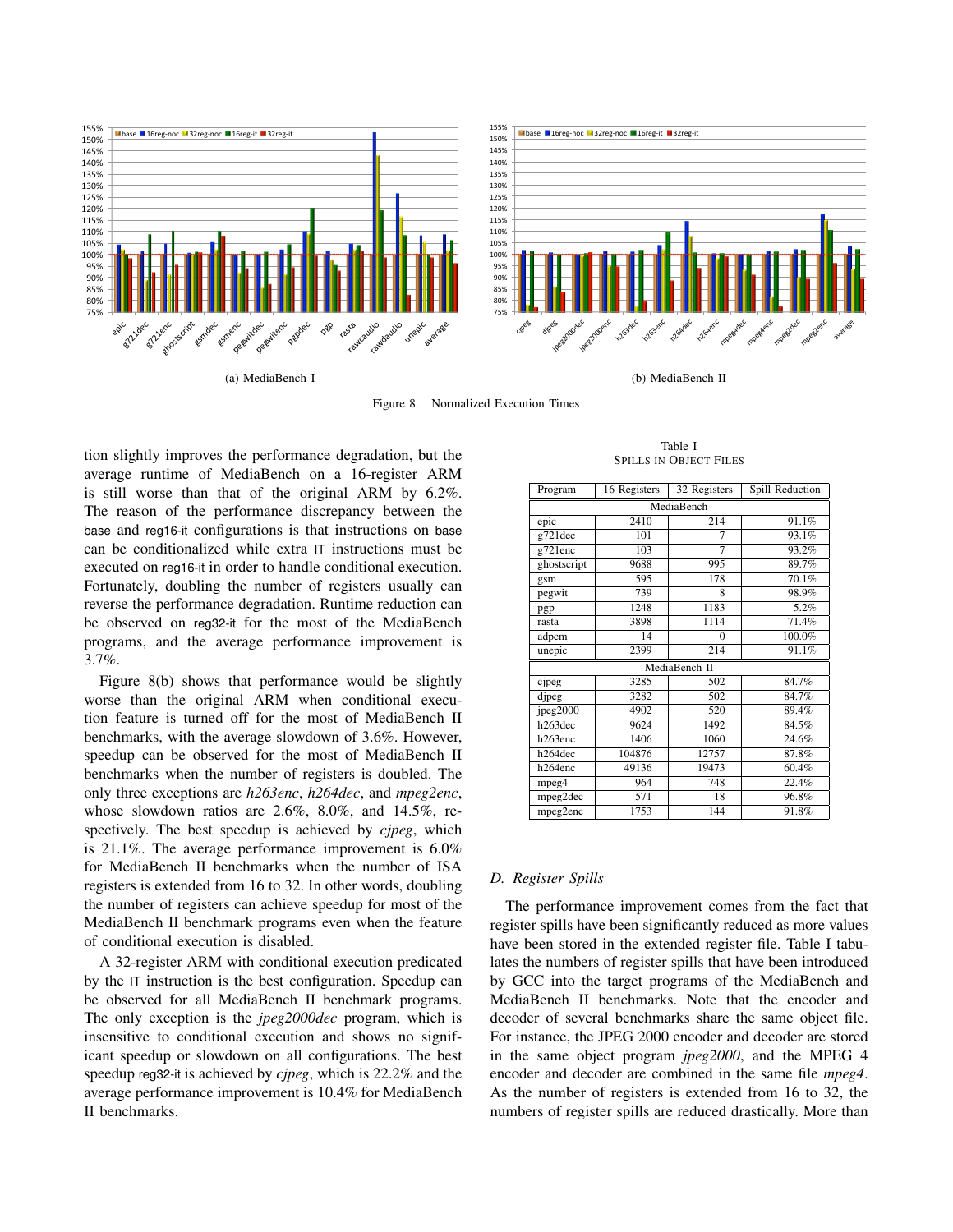

(a) MediaBench I

(b) MediaBench II





Figure 10. IT Percentages

half of benchmark programs have observed reduction rates of over 80%. The average ratios of register spill reduction are 80.4% and 72.7% for MediaBench and MediaBench II, respectively.

## *E. Normalized Code Sizes*

As the length of every instruction remains the same, the code sizes of generated object files will not change much. The difference is caused by replacing conditionalized instructions with conditional branch instructions or IT instructions, and by reducing register spill instructions when the register file is doubled. Figure 9 depicts the normalized code sizes of the MediaBench and MediaBench II benchmarks for different ARM configurations. Figure 9(a) shows that the average code size expansion of MediaBench is 3.5% when the conditional execution feature is turned off, and 1.9% when the register file is doubled. If conditionalized instructions are replaced by IT instructions, the average code size expansion of MediaBench binaries is 2.8% on the 16register ARM, and 1.3% on the 32-register ARM.

Figure 9(b) shows that the average code size of MediaBench II benchmarks is expanded by 2.9% when the conditional execution feature is turned off and reduced by 0.2% when the size of the register file is doubled. If conditionalized instructions are replaced by IT instructions, the average code size of MediaBench binaries is increased by 1.6% on the 16-register ARM, and decreased by 1.6% on the 32-register ARM.

#### *F.* IT *Instructions*

As IT instructions are used to replace conditionalized instructions, the numbers of IT instructions in the binaries for the new ARM configurations should be proportional to the amounts of conditionalized instructions in the object code for the base ARM. Figure 10 displays the ratios of IT instructions to the total instruction counts of MediaBench and MediaBench II benchmarks executed on the 32-register and 16-register ARM processors. When comparing with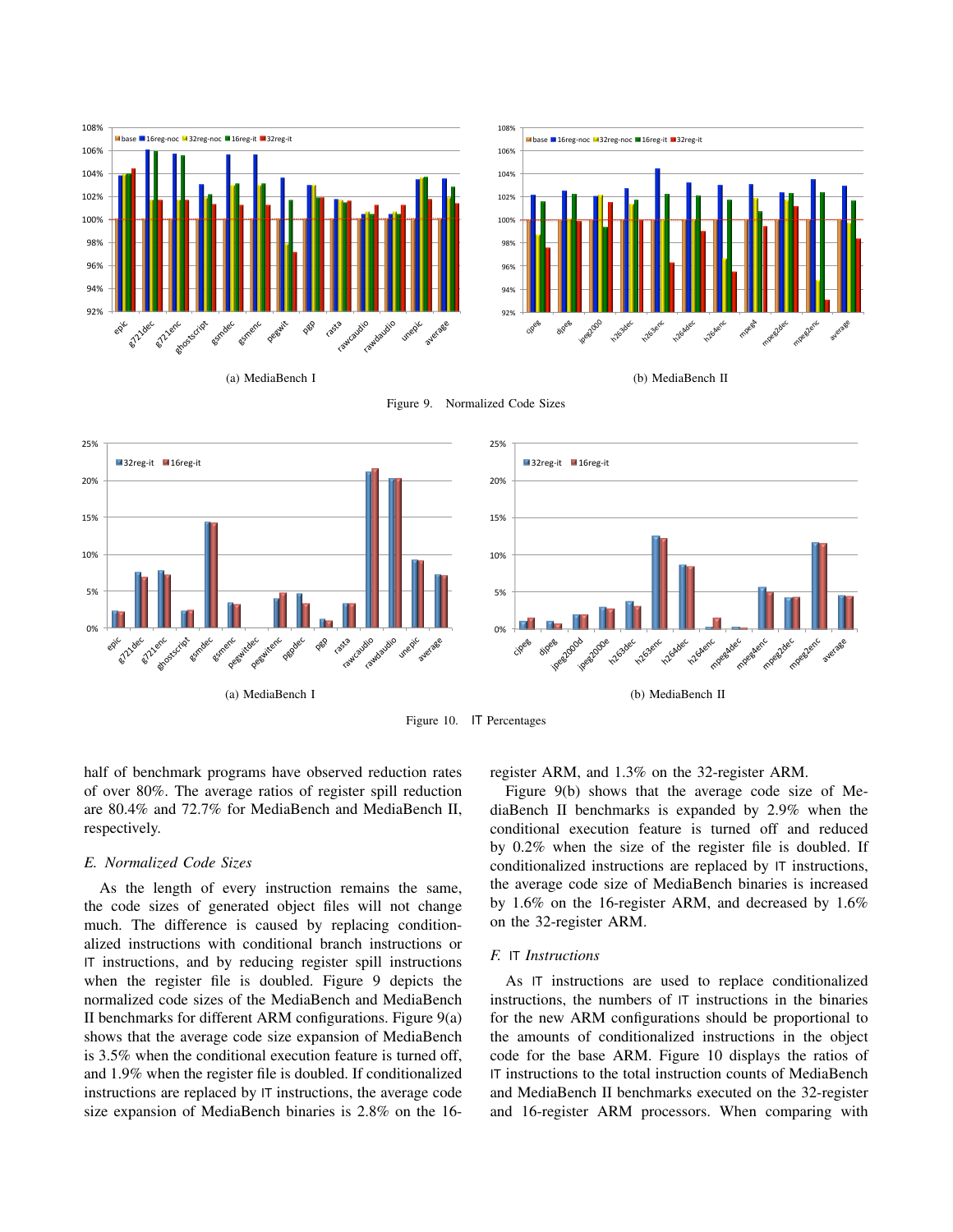

Figure 11. Breakdown of it Instructions

the numbers in Figure 7, the ratio of IT instructions is smaller than the ratios of conditionalized instructions for every MediaBench and MediaBench II benchmark, as each IT instruction represents the predicates of up to four instructions.

Figure 11 depicts the breakdown of the numbers of instructions that are conditionalized by every IT instruction in MediaBench and MediaBench II benchmarks on a 32 register ARM. It reveals that the IT instructions generated by GCC are not efficient, namely, the major of  $|T|$  instructions control only one instruction each. If GCC can generate more efficient IT instructions, further performance gain should be observed.

## V. RELATED WORK

Register Connection is a scheme to make more registers accessible to the compiler by mapping architectural registers to physical registers dynamically [10]. Special instructions are added to designate the mapping and there is a mapping table managed by the hardware. The additional code size introduced by these instructions is significant.

Krishnaswamy and Gupta have proposed an approach to use the invisible registers in Thumb code, as only half of the register file is visible to most Thumb instructions [11]. A special instruction is introduced to change the visible subset of registers at any program point and hence the compiler can make use of all registers in all instructions through the use of this instruction. A register allocation algorithm has been developed to allocate invisible registers and embed the special instructions.

Zhuang et. al. have developed a hardware managed register allocation scheme to allocate more physical registers at runtime, i.e. managing extended registers not addressable through ISA with hardware support [17]. Their approach is complicated but the performance improvement is only moderate.

Differential Register Allocation can also double the number of registers, but the mechanism is different [16]. It encodes the register field using the difference between consecutive register accesses to allow the compiler to allocate more registers than can be specified using a regular encoding, while this work uses the underutilized condition bits to double the number of architectural registers. Therefore, this approach can be used in conjunction with this work to address more registers.

### VI. CONCLUSIONS AND FUTURE WORK

This paper proposed an approach to double the number of architectural registers on ARM while maintaining the instruction width. It first freed up the underutilized condition field in the ARM instruction encoding by disabling conditional execution feature, and then used the space to accommodate the extra bits that were need for register fields when the number of registers was doubled. It then restored the feature of conditional execution by borrowing the IT instruction from Thumb II ISA to represent the predicates of conditionalized instructions on the 32-register ARM. Experimental results showed that the performance could be improved by 10.4% on average for MediaBench II benchmarks on ARM processors with 16 extra ISA registers.

There are two on-going projects that try to address the issue of backward compatibility using different approaches. One project is developing a binary rewriting tool that transforms ARM instructions to the new formats and performs register reallocation to utilize the extra registers. The other project is trying to enable GNU compiler to decide when it is beneficial to generate ARM code with 32 registers and when it is profitable to retain the conditional execution feature.

#### ACKNOWLEDGMENT

This research was supported in part by MOEA project 98-EC-17-A-01-S1-034 and NSC grant NSC98-2221-E-011- 065-MY3.